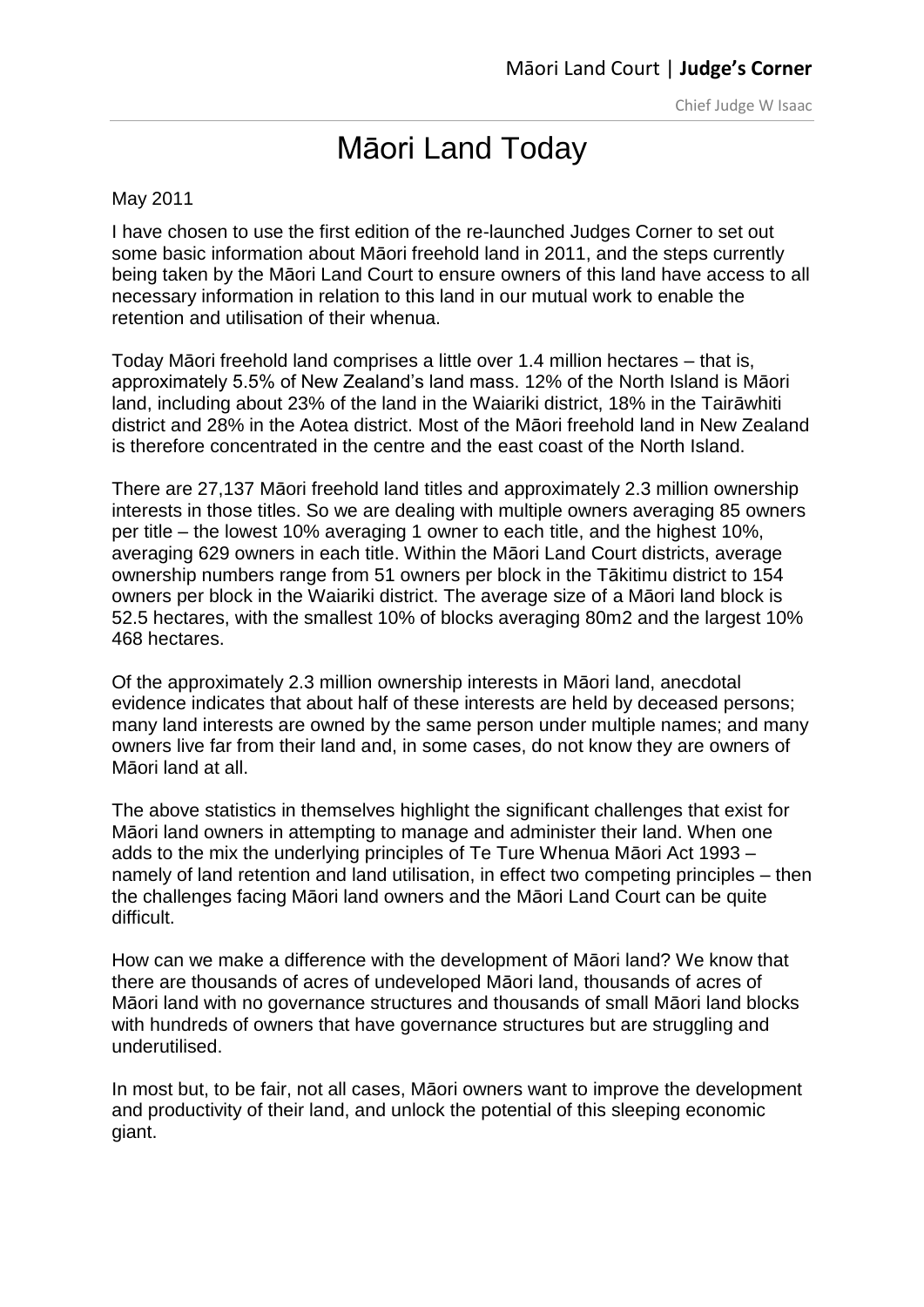Chief Judge W Isaac

So what realistically can be done to help with this problem – with the knowledge that Māori land is in multiple ownership, many of the owners are deceased and unsucceeded to, and many owners have no recorded addresses so are difficult to contact? What can be done, for example, for owners who wish to form governance structures so they can get a lease of their land to utilise it, but have difficulty notifying the owners to inform them of the proposals as required by section 215 of Te Ture Whenua Māori Act?

Clearly, the most basic assistance that can be given to owners is to make it easier for them to obtain important and relevant information about their land and the owners of that land. This is a real and acknowledged problem, and one which has been worked on and is currently being worked on in the Māori Land Court and across government agencies including Te Puni Kōkiri (TPK), Land Information New Zealand (LINZ) and the Ministry of Justice.As an example, in recognition of the difficulty Māori land owners were having obtaining information about their land the Māori Land Information System (MLIS) was introduced in 2000. This brought the Māori Land Court record into the computer age with details of Māori land blocks and their owners being accessible nationwide, without owners having to travel to the Māori Land Court where the land was located to get information.

In 2005 the Government provided over \$30 million over a five year period to fund the Māori Freehold Land Project in a joint venture between the Māori Land Court, LINZ, the Ministry of Justice and TPK to ensure the registration of all Māori freehold land titles and orders with LINZ. This project was completed in March 2010.

One of the real benefits of this project is that now the majority of Māori land titles are defined as to survey, which will enable a full certificate of title or provisional certificate of title to be obtained. In simple terms this means that the boundaries and areas of Māori land are now clearly marked, identified and registered as a certificate of title. The lists of owners have also been brought up to date and the status of Māori freehold land has been clearly identified as such on LINZ's records.

Another real benefit from this project is that it brings Māori land, by virtue of the definition by survey and registration of it, into what is known as the primary layer for lending purposes. So in theory, perhaps still to be tested, Māori land should be more attractive to banks for lending purposes. I know this is a problem, and in my view primarily a matter of banks becoming educated in the Te Ture Whenua Māori Act 1993.

Another project which has just been launched on the Māori Land Online website by Te Puni Kōkiri and the Ministry of Justice is the Māori Land Geographic Information System (MLGIS) project. This new initiative provides a visual tool to Māori land owners and users of Māori land to access information to assist in the utilisation and development of their land.

In practice what does this mean? It simply means that GIS will bring the written data about the land to life in picture form. Your land will be brought up in front of you. You will be able to see the boundaries, the topography of your land, the land cover (e.g. bush, scrub, etc), the fences, roadways and, if you are nosey, what the neighbours